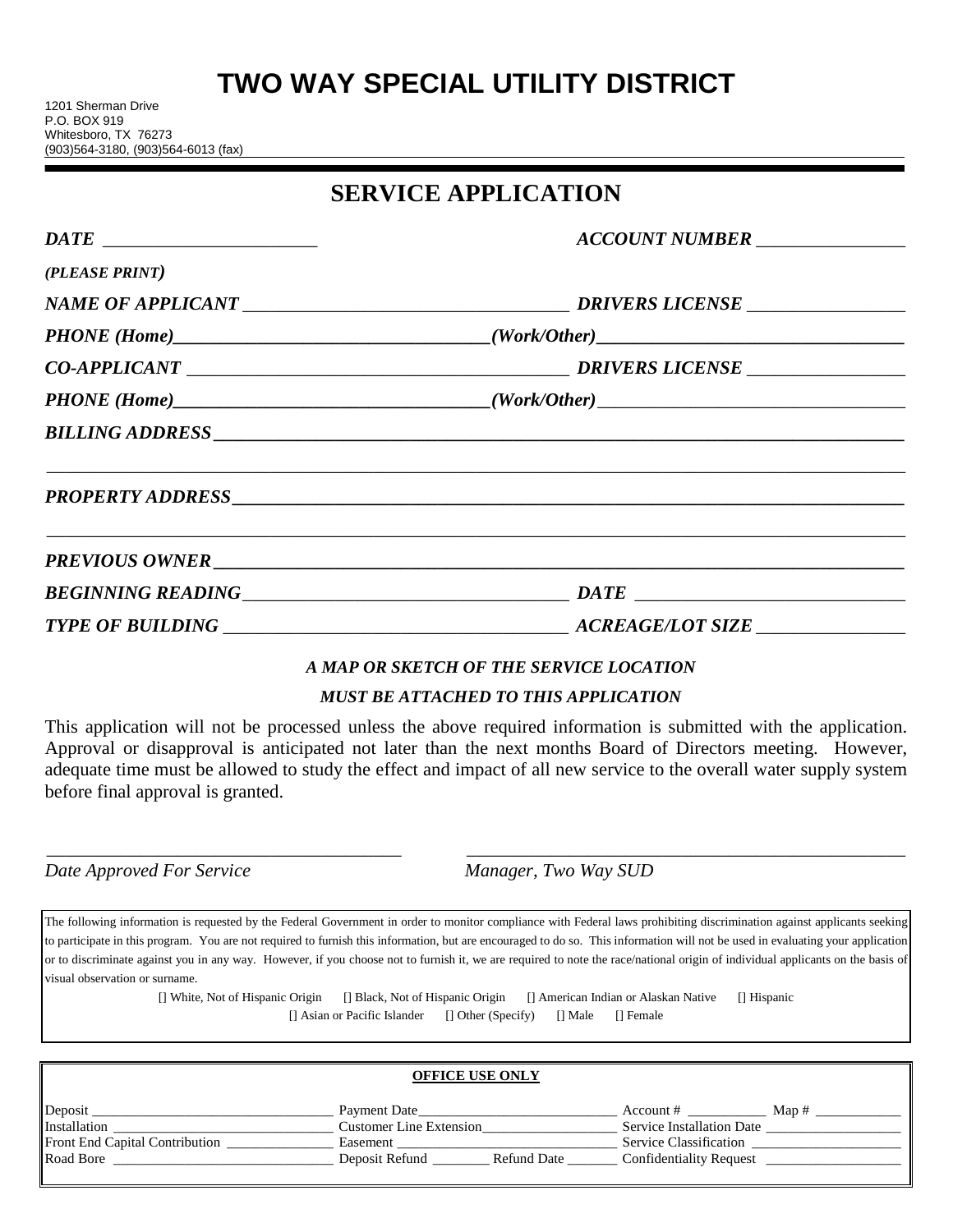### **TWO WAY SPECIAL UTILITY DISTRICT SERVICE AGREEMENT**

The District shall sell and deliver water service to the Applicant and the Applicant shall purchase, receive, and/or reserve service from the District in accordance with the Service Policies of the District, as amended from time to time by the Board of Directors of the District. Upon compliance with said Policies, including payment of a deposit, the Applicant shall become eligible to receive service.

The Applicant shall pay the District for service hereunder as determined by the District's Service Policies and upon the terms and conditions set forth therein, a copy of which has been provided as an information packet, for which Applicant acknowledges receipt hereof by execution of this Agreement. A copy of this Agreement shall be executed before service may be provided to the Applicant.

The Board of Directors shall have the authority to discontinue, terminate or suspend the service to any customer not complying with any policy or not paying any utility rates, fees or charges as required by the District's published Service Policies. At any time service is discontinued, terminated or suspended, the District shall not reestablish service unless it has a current, signed copy of this agreement.

All water shall be metered by meters to be furnished and installed by the District. The meter and/or connection is for the sole use of the customer and is to provide service to only one (1) dwelling or one (1) business. Extension of pipe(s) to transfer utility service from one property to another, to share, resell, or sub-meter water to any other persons, dwellings, businesses, or property, etc., is prohibited.

The District shall have the right to locate a water service meter and the pipe necessary to connect the meter on the Applicant's property at a point to be chosen by the District, and shall have access to its meter and equipment located upon Applicant's premises at all reasonable and necessary times for any purpose connected with or in the furtherance of its business operations, and upon discontinuance of service the District shall have the right to remove any of its equipment from the Applicant's property. The Applicant shall install, at their own expense, any necessary service lines from the District's facilities and equipment to the point of applicant's use, including any customer service isolation valves, backflow prevention devices, pressure regulators, clean-outs, and other equipment as may be specified by the District. The District shall also have access to the Applicant's property for the purpose of inspecting for possible crossconnections, potential contamination hazards, illegal lead materials, and any other violations or possible violations of state and federal statutes and regulations relating to the federal Safe Drinking Water Act or Chapter 341 of the Texas Health & Safety Code or the District's Service Policies.

The District is responsible for protecting the drinking water supply from contamination or pollution which could result from improper practices. This service agreement serves as notice to each customer of the restrictions which are in place to provide this protection. The District shall enforce these restrictions to ensure the public health and welfare. The following undesirable practices are prohibited by state regulations:

- a. No direct connection between the public drinking water supply and a potential source of contamination is permitted. Potential sources of contamination shall be isolated from the public water system by an air-gap or an appropriate backflow prevention assembly in accordance with state regulations.
- b. No cross-connection between the public drinking water supply and a private water system is permitted. These potential threats to the public drinking water supply shall be eliminated at the service connection by the proper installation of an air-gap or a reduced pressure-zone backflow prevention assembly and a service agreement must exist for annual inspection and testing by a certified backflow prevention device tester.
- c. No connection which allows condensing, cooling, or industrial process water to be returned to the public drinking water supply is permitted.
- d. No pipe or pipe fitting which contains more than 8.0 % lead may be used for the installation or repair of plumbing at any connection which provides water for human consumption.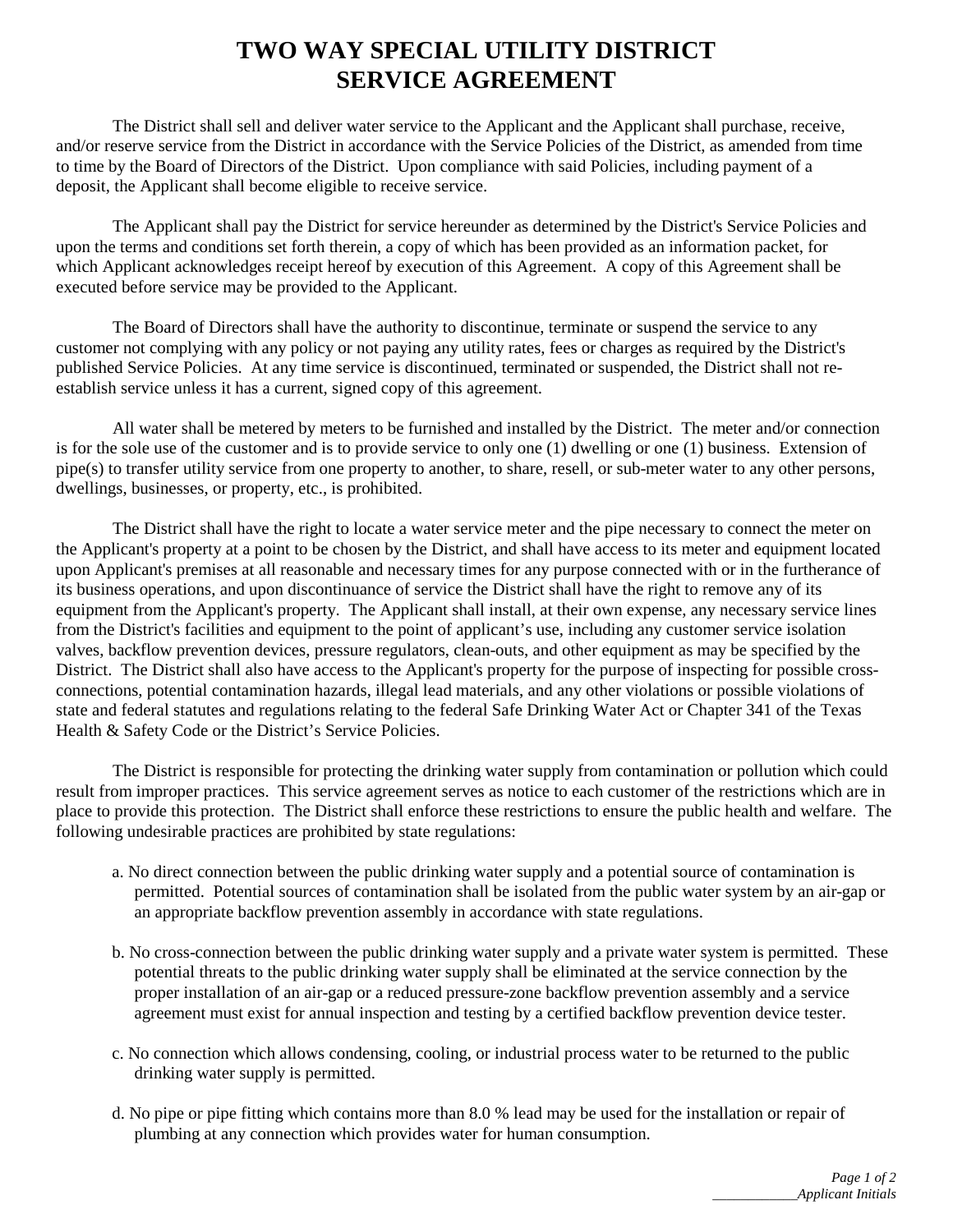e. No solder or flux which contains more than 0.2 % lead may be used for the installation or repair plumbing on or after July 1, 1988, at any connection which provides water for human consumption.

The District shall maintain a copy of this agreement as long as the Applicant and/or premises is connected to the public water system. The Applicant shall allow their property to be inspected for possible cross-connections, potential contamination hazards, and illegal lead materials. These inspections shall be conducted by the District or its designated agent prior to initiating service and periodically thereafter. The inspections shall be conducted during the District's normal business hours, except in emergencies.

The District shall notify the Applicant in writing of any cross-connections or other undesirable practices which have been identified during the initial or subsequent inspection. The Applicant shall immediately correct any undesirable practice on their premises. The Applicant shall, at their expense, properly install, test, and maintain any backflow prevention device required by the District. Copies of all testing and maintenance records shall be provided to the District as required. Failure to comply with the terms of this service agreement shall cause the District to terminate service or properly install, test, and maintain an appropriate backflow prevention device at the service connection. Any expenses associated with the enforcement of this agreement shall be billed to the Applicant.

In the event the total water supply is insufficient to meet the service needs of all of the District's customers, or in the event there is a shortage of water, the District may initiate the Emergency Rationing Program as specified in the District's Service Policies. By execution of this Agreement, the Applicant hereby agrees to comply with the terms of said program.

By execution hereof, the Applicant shall hold the District harmless from any and all claims for damages caused by service interruptions due to waterline breaks by utility or like contractors, tampering by other customers/users of the District, normal failures of the system, or other events beyond the District's control.

The Applicant shall grant to the District permanent recorded easement(s) dedicated to the District for the purpose of providing reasonable rights of access and use to allow the District to construct, maintain, replace, upgrade, parallel, inspect, test and operate any facilities necessary to serve that Applicant as well as the District's purposes in providing system-wide service for existing or future customers.

In the event a water line is extended at the joint expense of the customer and Two Way Special Utility District, the line will become property of the District after a period of one (1) year.

By execution hereof, the Applicant agrees that non-compliance with the terms of this agreement by said Applicant shall justify discontinuance, termination or suspension of service until such time as the violation is corrected to the satisfaction of the District.

 *\_\_\_\_\_\_\_\_\_\_\_\_\_\_\_\_\_\_\_\_\_\_\_\_\_\_\_\_\_\_\_\_\_\_\_\_\_\_ \_\_\_\_\_\_\_\_\_\_\_\_\_\_\_\_\_\_\_\_\_\_\_\_\_\_\_\_\_\_\_\_\_\_\_\_\_\_* 

Any misrepresentation of the facts by the Applicant on any part of this agreement shall result in discontinuance of service pursuant to the terms and conditions of the District's Service Policies.

*Applicant Printed Name* **Applicant Signature** *Applicant Signature Applicant Signature* 

*Date* \_\_\_\_\_\_\_\_\_\_\_\_\_\_\_\_\_\_\_\_\_\_\_\_\_\_\_\_\_\_\_\_\_\_